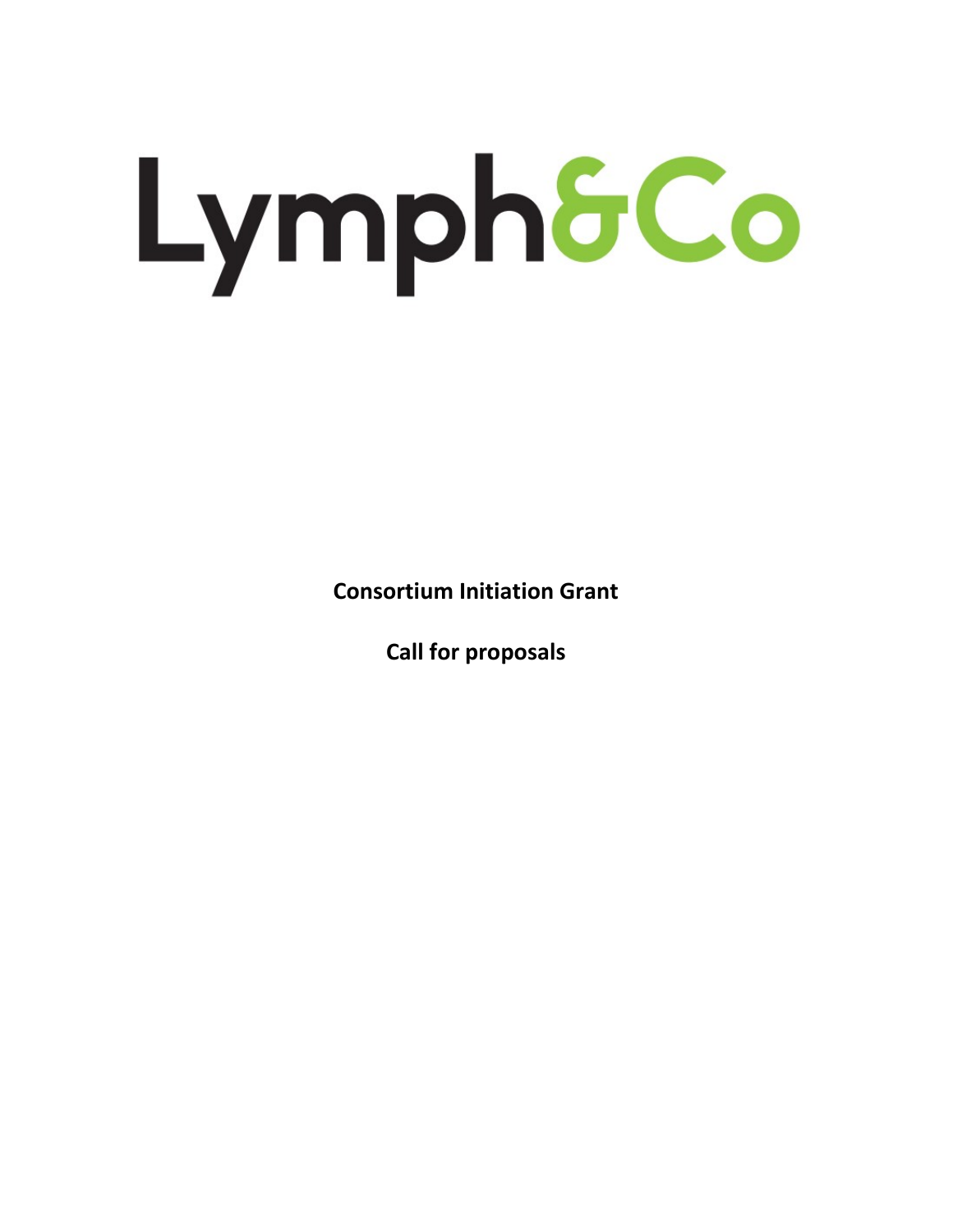# Lymph&Co

# **The Lymph&Co Foundation**

The Lymph&Co Foundation supports groundbreaking scientific research that may lead the way to the cure or the improved therapeutic management of lymphoma.

In our vision innovation is the solution to the current major challenges in the treatment of patients with malignant lymphoma. It starts with the launch of innovative and excellent research and ends with social impact: development of new tools for the prevention, diagnosis and treatment of disease. The key is excellence.

The Lymph&Co Foundation works with the motto "Away with Lymphoma".

# **The Lymph & Co Consortium Initiation Grant**

### **1. Aim of the call**

Innovative research benefits from the collaboration between different research groups supplying different expertise in consortia working on one project. However, building a consortium takes time and effort. To stimulate groups working together to achieve a better understanding of the biology of lymphoma or the development of new therapeutics, Lymph&Co supports the formation of research consortia with a small Consortium Initiation Grant.

### **2. Call Topic**

The focus of the call is on the initiation of multidisciplinary consortia working on (therapeutics of) malignant lymphoma, malignant lymphoid neoplasia and related malignant blood diseases (particularly lymphoid disorders). The grant will cover costs for the organization of an international meeting to initiate the consortium.

### **3. Application**

### **3.1 Eligibility**

Applications from international research groups are welcomed but in particular proposals from scientific groups (national and/or international with complementing expertise.

### **3.2 Submission of proposal (use Lymph & Co Consortium Initiation grant application form)**

Grant applications can be submitted permanently to the secretariat [\(reseach@lymph-co.com\)](mailto:reseach@lymph-co.com) using the grant application form available on the Lymph&Co website.

### **3.3 Financial modalities and funding prerequisites**

Applications for funding for organization of the consortium initiation meeting have a maximum of € 15,000. Funding is one time per consortium.

### **3.4 Contact details**

The only official communication line of the proposal is between the Lymph & Co Secretariat [\(research@lymph-co.com\)](mailto:research@lymph-co.com) and the project coordinator. The project coordinator will be the person contacted by the Secretariat during the application procedure, so he/she must forward this information to the other participants.